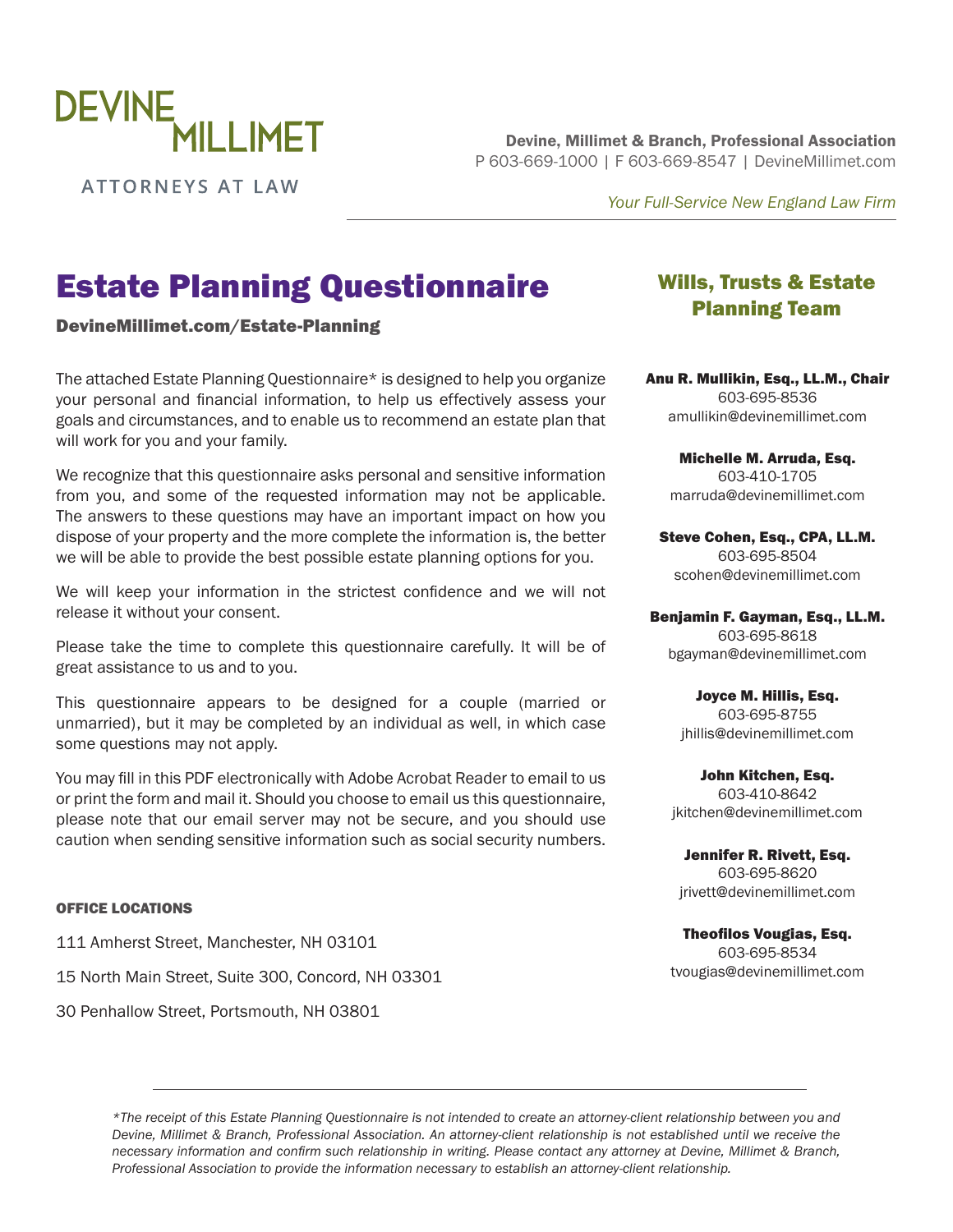## I. PERSONAL INFORMATION

|                                                                                                                                  | SPOUSE/PARTNER 1                                                              | SPOUSE/PARTNER 2                                                                        |
|----------------------------------------------------------------------------------------------------------------------------------|-------------------------------------------------------------------------------|-----------------------------------------------------------------------------------------|
| <b>Full Name</b>                                                                                                                 |                                                                               |                                                                                         |
| Other Names/Nickname                                                                                                             |                                                                               |                                                                                         |
| Home Address                                                                                                                     |                                                                               |                                                                                         |
| <b>Best Email Address</b>                                                                                                        |                                                                               |                                                                                         |
|                                                                                                                                  |                                                                               |                                                                                         |
| Telephone Number                                                                                                                 |                                                                               |                                                                                         |
|                                                                                                                                  |                                                                               |                                                                                         |
| Date of Birth                                                                                                                    |                                                                               |                                                                                         |
| <b>Social Security Number</b>                                                                                                    |                                                                               |                                                                                         |
| Employer                                                                                                                         |                                                                               |                                                                                         |
| Occupation                                                                                                                       |                                                                               |                                                                                         |
| Pre or Post-Marital Agreement?<br>(If yes, please bring to your initial<br>meeting.)                                             |                                                                               |                                                                                         |
|                                                                                                                                  | Name of Former Spouse:                                                        | Name of Former Spouse:                                                                  |
| Previously Married?<br>(If yes, please bring divorce decree<br>or death certificate, as applicable, to<br>your initial meeting.) | Manner of Termination:<br>□ Divorce □ Legal Separation<br>□ Annulment □ Death | Manner of Termination:<br>□ Divorce □ Legal Separation<br>$\Box$ Annulment $\Box$ Death |
| Citizenship                                                                                                                      |                                                                               |                                                                                         |
| List any special needs or<br>health concerns                                                                                     |                                                                               |                                                                                         |
| Who referred you to Devine Millimet?                                                                                             |                                                                               |                                                                                         |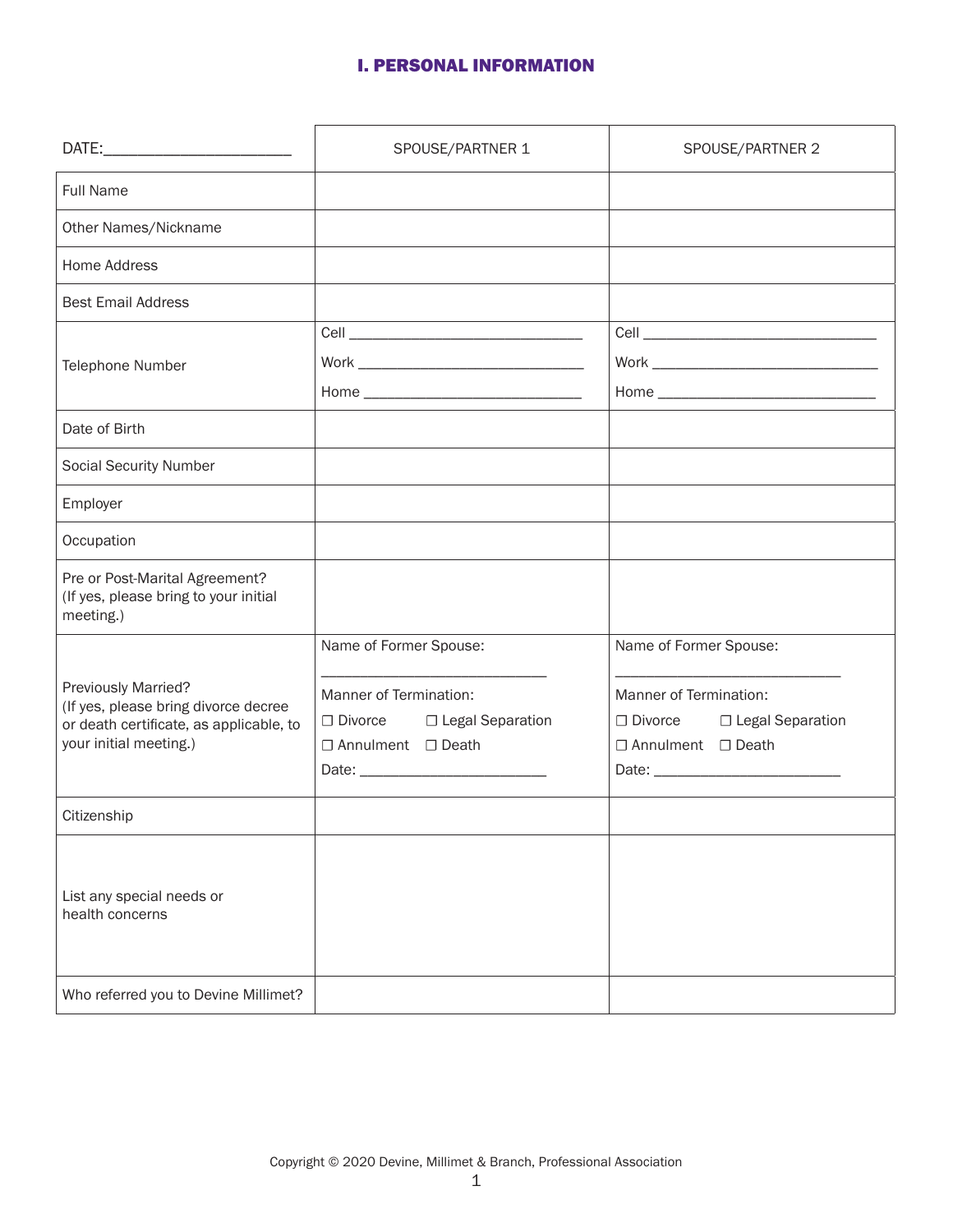#### II. FAMILY INFORMATION

A. LIVING CHILDREN (*to add information, please use page 14*)

#### CHILD 1

| Relationship: □ Birthchild □ Adopted                              |                                                                                                             |            |                      |
|-------------------------------------------------------------------|-------------------------------------------------------------------------------------------------------------|------------|----------------------|
|                                                                   | Of Which Spouse/Partner: ___________________________(Both; Spouse/Partner 1; or Spouse/Partner 2)           |            |                      |
| Does the child have any special needs? $\Box$ Yes $\Box$ No       | (e.g., health issues, disabilities, concerns about marriage, concerns about ability to manage assets, etc.) |            |                      |
|                                                                   |                                                                                                             |            |                      |
|                                                                   |                                                                                                             |            |                      |
| Names and dates of birth of child's children (your grandchildren) |                                                                                                             |            |                      |
|                                                                   |                                                                                                             |            |                      |
|                                                                   |                                                                                                             |            |                      |
|                                                                   |                                                                                                             |            |                      |
|                                                                   |                                                                                                             |            | $\Box$ Yes $\Box$ No |
| <b>CHILD 2</b>                                                    |                                                                                                             |            |                      |
|                                                                   |                                                                                                             |            |                      |
| Relationship: □ Birthchild □ Adopted                              |                                                                                                             |            |                      |
|                                                                   | Of Which Spouse/Partner: _______________________________(Both; Spouse/Partner 1; or Spouse/Partner 2)       |            |                      |
| Does the child have any special needs? $\Box$ Yes $\Box$ No       | (e.g., health issues, disabilities, concerns about marriage, concerns about ability to manage assets, etc.) |            |                      |
|                                                                   |                                                                                                             |            |                      |
|                                                                   |                                                                                                             |            |                      |
| Names and dates of birth of child's children (your grandchildren) |                                                                                                             |            |                      |
|                                                                   |                                                                                                             |            | $\Box$ Yes $\Box$ No |
|                                                                   |                                                                                                             | $\Box$ Yes | $\Box$ No            |
|                                                                   |                                                                                                             | $\Box$ Yes | $\Box$ No            |
|                                                                   |                                                                                                             |            | $\Box$ Yes $\Box$ No |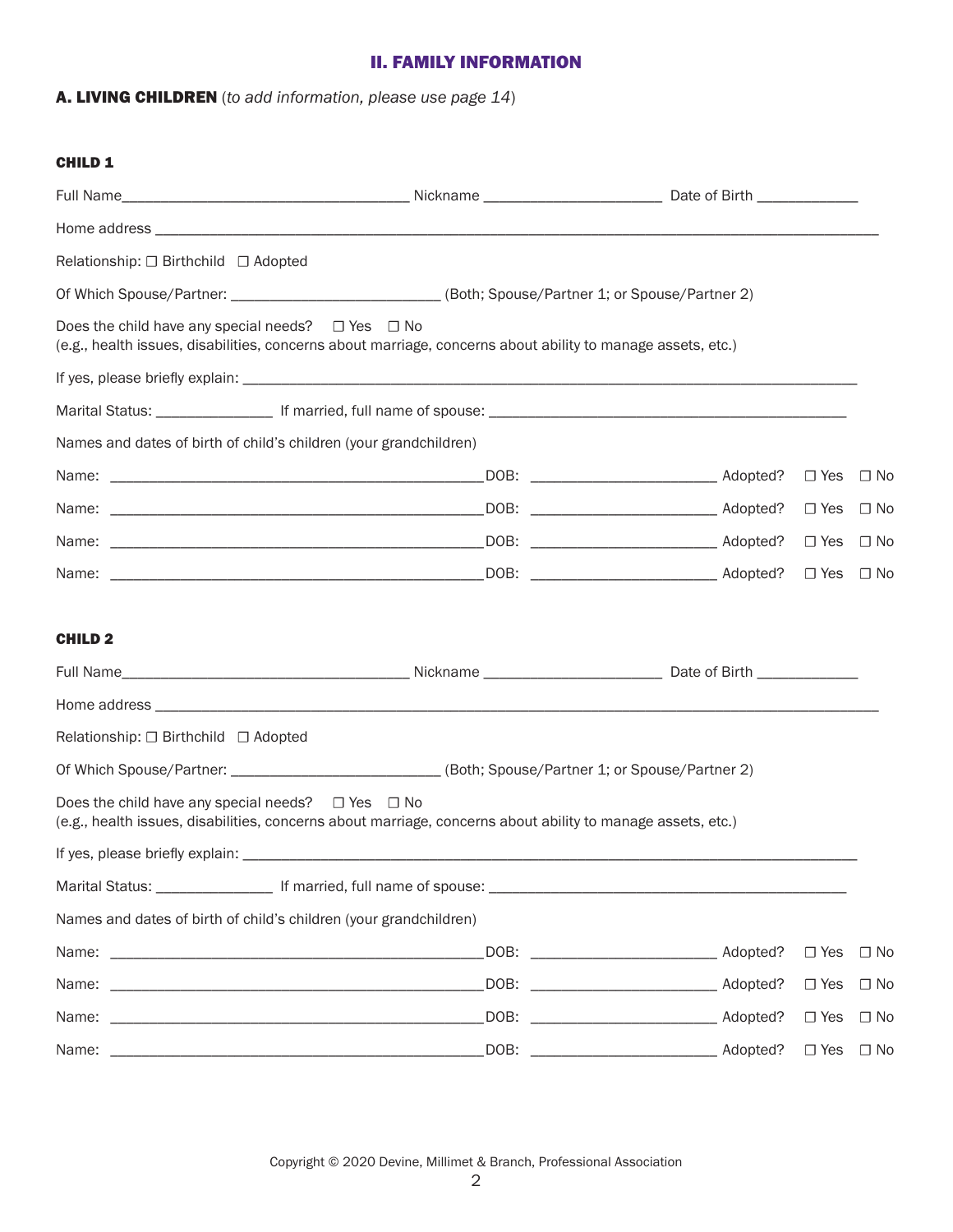#### CHILD 3

| Relationship: □ Birthchild □ Adopted                                                                                                                                       |  |                      |  |
|----------------------------------------------------------------------------------------------------------------------------------------------------------------------------|--|----------------------|--|
| Of Which Spouse/Partner: _____________________________(Both; Spouse/Partner 1; or Spouse/Partner 2)                                                                        |  |                      |  |
| Does the child have any special needs? $\Box$ Yes $\Box$ No<br>(e.g., health issues, disabilities, concerns about marriage, concerns about ability to manage assets, etc.) |  |                      |  |
|                                                                                                                                                                            |  |                      |  |
|                                                                                                                                                                            |  |                      |  |
| Names and dates of birth of child's children (your grandchildren)                                                                                                          |  |                      |  |
|                                                                                                                                                                            |  |                      |  |
|                                                                                                                                                                            |  |                      |  |
|                                                                                                                                                                            |  |                      |  |
|                                                                                                                                                                            |  |                      |  |
|                                                                                                                                                                            |  |                      |  |
| <b>B. DECEASED CHILDREN</b> (to add additional information, please use page 14)                                                                                            |  |                      |  |
| Name of Deceased Child: __________________________________DOB: __________________________Adopted? □ Yes □ No                                                               |  |                      |  |
| Names and dates of birth of deceased child's children (your grandchildren)                                                                                                 |  |                      |  |
| Name:                                                                                                                                                                      |  |                      |  |
| Name:                                                                                                                                                                      |  | $\Box$ Yes $\Box$ No |  |

| <b>C. PARENTS</b>               | SPOUSE / PARTNER 1 | SPOUSE / PARTNER 2 |
|---------------------------------|--------------------|--------------------|
| Mother's Full Name<br>& Address |                    |                    |
| Father's Full Name<br>& Address |                    |                    |

 $\mathcal{L}(\mathcal{L}(\mathcal{L}))$  and the contract of the contract of the contract of the contract of the contract of the contract of the contract of the contract of the contract of the contract of the contract of the contract of the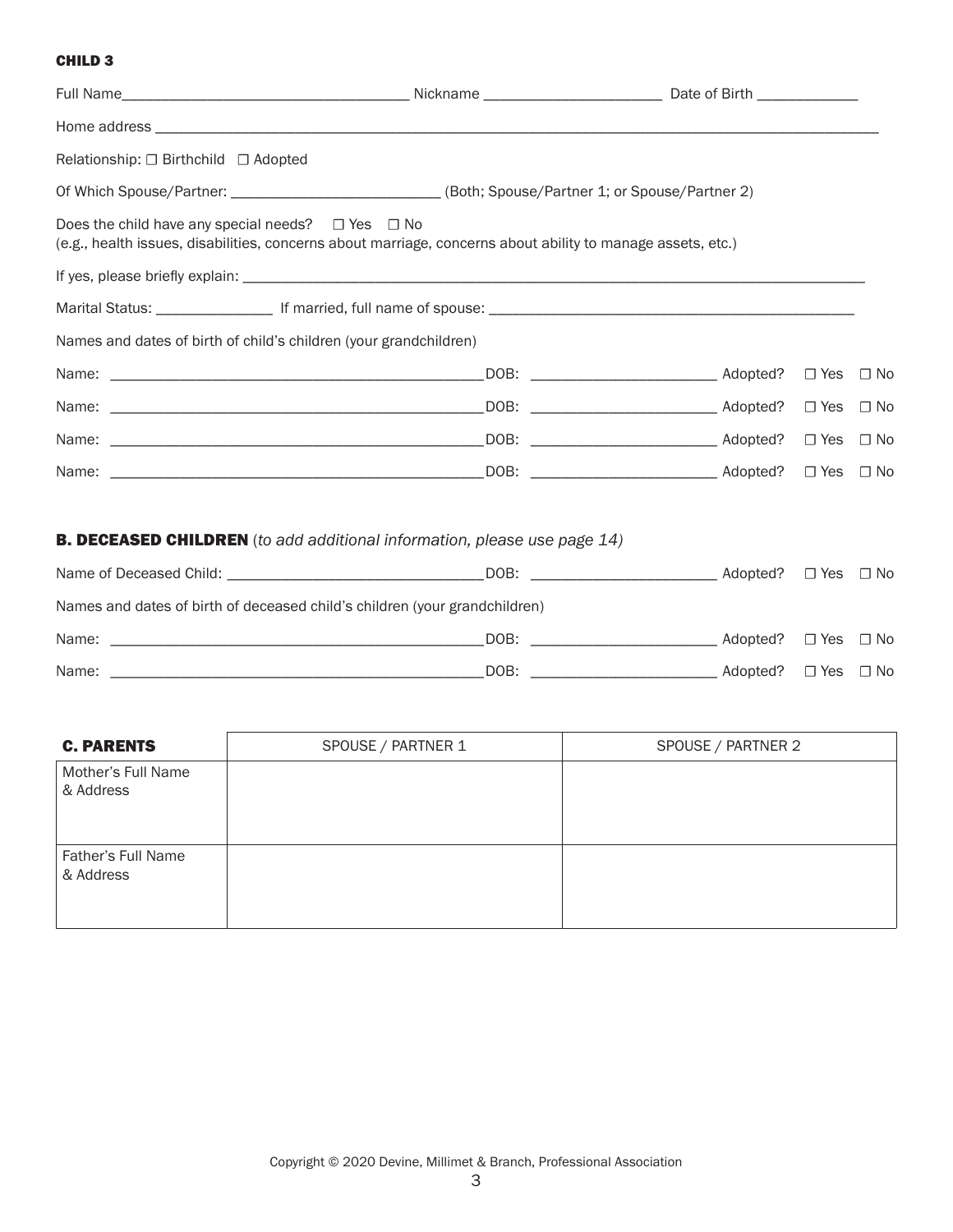| <b>D. SIBLINGS</b>               | SPOUSE / PARTNER 1 | SPOUSE / PARTNER 2 |
|----------------------------------|--------------------|--------------------|
| Sibling 1<br>Full Name & Address |                    |                    |
| Sibling 2<br>Full Name & Address |                    |                    |
| Sibling 3<br>Full Name & Address |                    |                    |
| Sibling 4<br>Full Name & Address |                    |                    |

## III. CURRENT DOCUMENTS

Check the box for each of the following documents that you already have in place, and indicate whether a copy or the original of that document is on file with Devine Millimet (and if not, please provide a copy of the document in advance of the first meeting).

|                                                                 | SPOUSE/<br>PARTNER 1 | With Devine<br>Millimet? | SPOUSE/<br>PARTNER 2 | <b>With Devine</b><br>Millimet? |
|-----------------------------------------------------------------|----------------------|--------------------------|----------------------|---------------------------------|
| Will                                                            |                      |                          |                      |                                 |
| <b>Trusts</b>                                                   |                      |                          |                      |                                 |
| Durable General Power of Attorney / Financial Power of Attorney |                      |                          |                      |                                 |
| Health Care Power of Attorney / Health Care Proxy               |                      |                          |                      |                                 |
| Nomination of Guardian                                          |                      |                          |                      |                                 |
| <b>HIPAA Authorization</b>                                      |                      |                          |                      |                                 |
| <b>Other Estate Planning Documents</b>                          |                      |                          |                      |                                 |

# IV. FINANCIAL INFORMATION

| <b>A. CURRENT INCOME</b> | Salary (Annual) | Investment Income | Other |
|--------------------------|-----------------|-------------------|-------|
| SPOUSE/PARTNER 1         |                 |                   |       |
| SPOUSE/PARTNER 2         |                 |                   |       |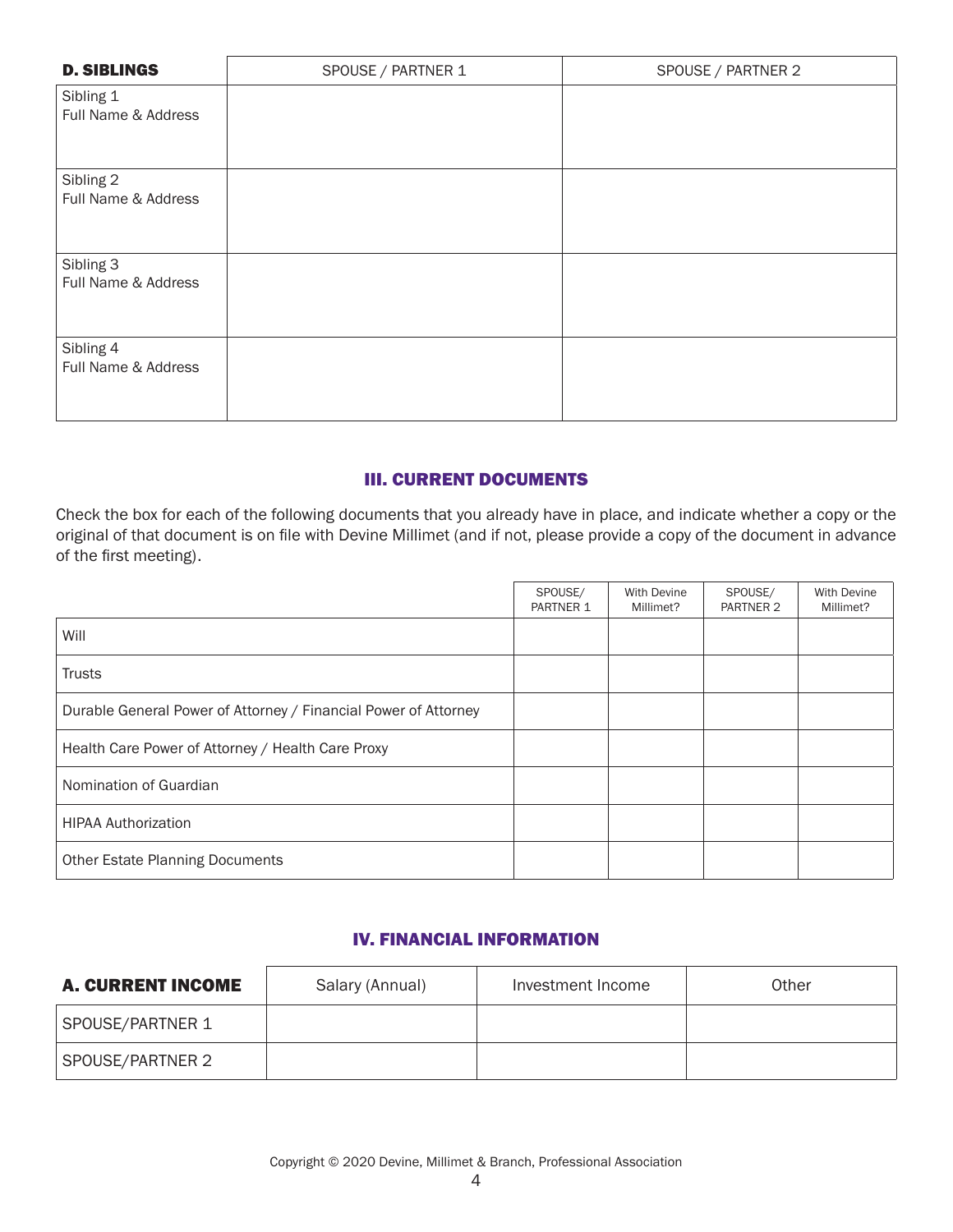# B. REAL ESTATE

| Name of Owner(s) as<br>shown on Deed | Location / Address | Mortgage Balance | <b>Fair Market Value</b> |
|--------------------------------------|--------------------|------------------|--------------------------|
|                                      |                    |                  |                          |
|                                      |                    |                  |                          |
|                                      |                    |                  |                          |
|                                      |                    |                  |                          |

# C. CASH AND BANK ACCOUNTS

| Name(s) on Account | <b>Bank</b> | Type of Account<br>(Checking/Savings/CD/etc.) | Average Balance in<br>Account |
|--------------------|-------------|-----------------------------------------------|-------------------------------|
|                    |             |                                               |                               |
|                    |             |                                               |                               |
|                    |             |                                               |                               |
|                    |             |                                               |                               |

## D. RETIREMENT ACCOUNTS

# i. Employer sponsored Plans (profit sharing, 401(k), 403(b), pension (including military pension), Keogh, other type of retirement plan)

| Name of Owner | Type of Account | Beneficiaries<br>(Primary & Contingent) | Account Value or<br>Monthly Benefit |
|---------------|-----------------|-----------------------------------------|-------------------------------------|
|               |                 |                                         |                                     |
|               |                 |                                         |                                     |
|               |                 |                                         |                                     |
|               |                 |                                         |                                     |
|               |                 |                                         |                                     |
|               |                 |                                         |                                     |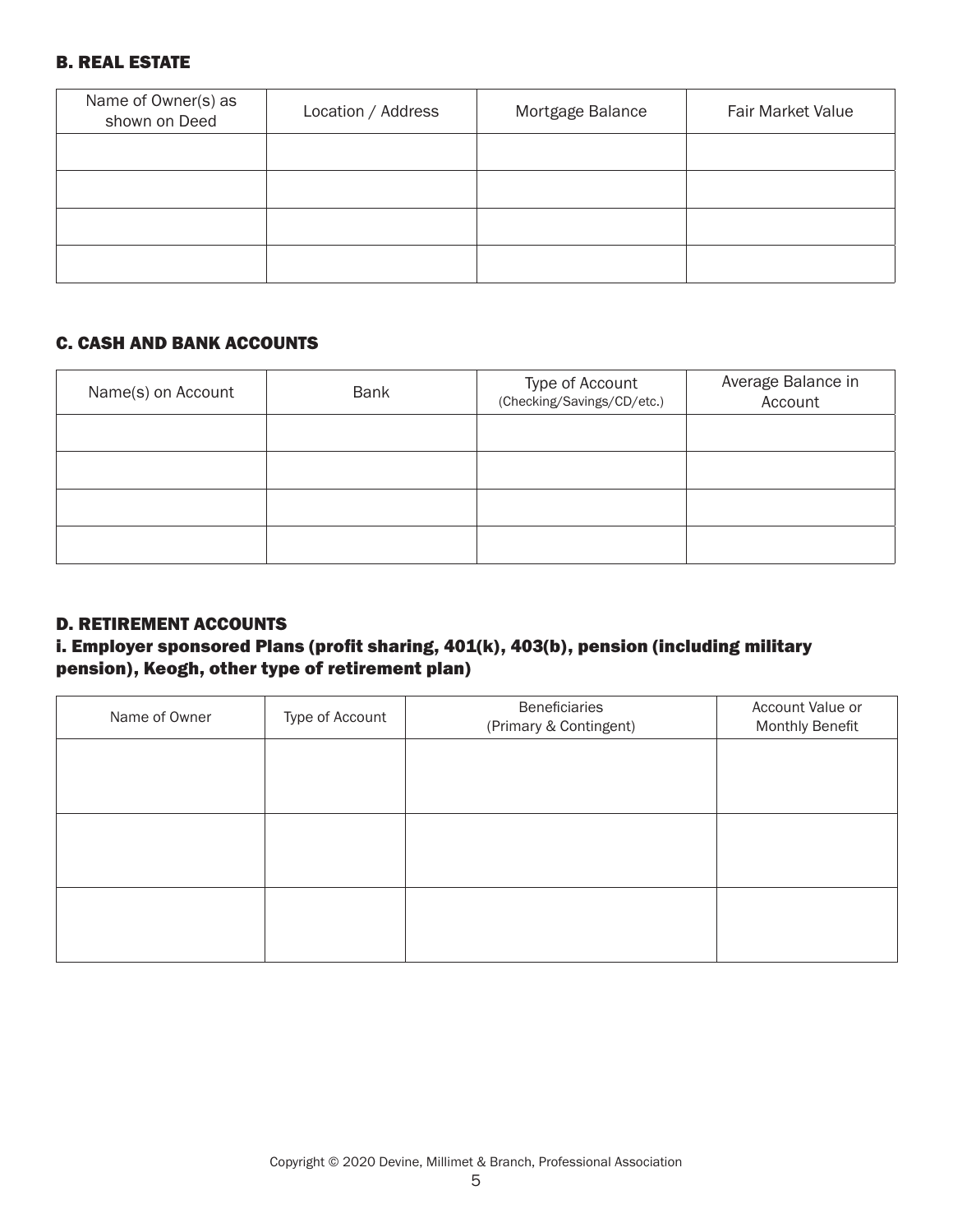## ii. IRAS / ROTH IRAS / ANNUITIES

| Name of Owner | Type of Account<br>(eg: Traditional<br>or Roth) | Institution /<br>Custodian | Beneficiaries<br>(Primary & Contingent) | <b>Account Value</b> |
|---------------|-------------------------------------------------|----------------------------|-----------------------------------------|----------------------|
|               |                                                 |                            |                                         |                      |
|               |                                                 |                            |                                         |                      |
|               |                                                 |                            |                                         |                      |

# E. SECURITIES (Non-Retirement)

| Name of Owner(s)<br>(As shown on Stock Certificate, bond,<br>account, or other document) | Location<br>(Name of bank, broker, or other institution) | <b>Account Value</b> |
|------------------------------------------------------------------------------------------|----------------------------------------------------------|----------------------|
|                                                                                          |                                                          |                      |
|                                                                                          |                                                          |                      |
|                                                                                          |                                                          |                      |
|                                                                                          |                                                          |                      |

#### F. PERSONAL PROPERTY

(Example: vehicles, furniture, jewelry, etc. Please combine in groupings. Please also note any especially valuable collections

such as antiques, stamps, jewelry, art work, etc.)

| Name of Owner(s) | Item<br>(car, furniture, jewelry, etc.) | Value |
|------------------|-----------------------------------------|-------|
|                  |                                         |       |
|                  |                                         |       |
|                  |                                         |       |
|                  |                                         |       |

# G. LIFE INSURANCE

| Name of Owner(s) | Name of Insured | Insurance<br>Company | Beneficiaries<br>(Primary & Contingent) | Death Benefit | Type of Policy<br>(eg: Term, Whole Life) |
|------------------|-----------------|----------------------|-----------------------------------------|---------------|------------------------------------------|
|                  |                 |                      |                                         |               |                                          |
|                  |                 |                      |                                         |               |                                          |
|                  |                 |                      |                                         |               |                                          |
|                  |                 |                      |                                         |               |                                          |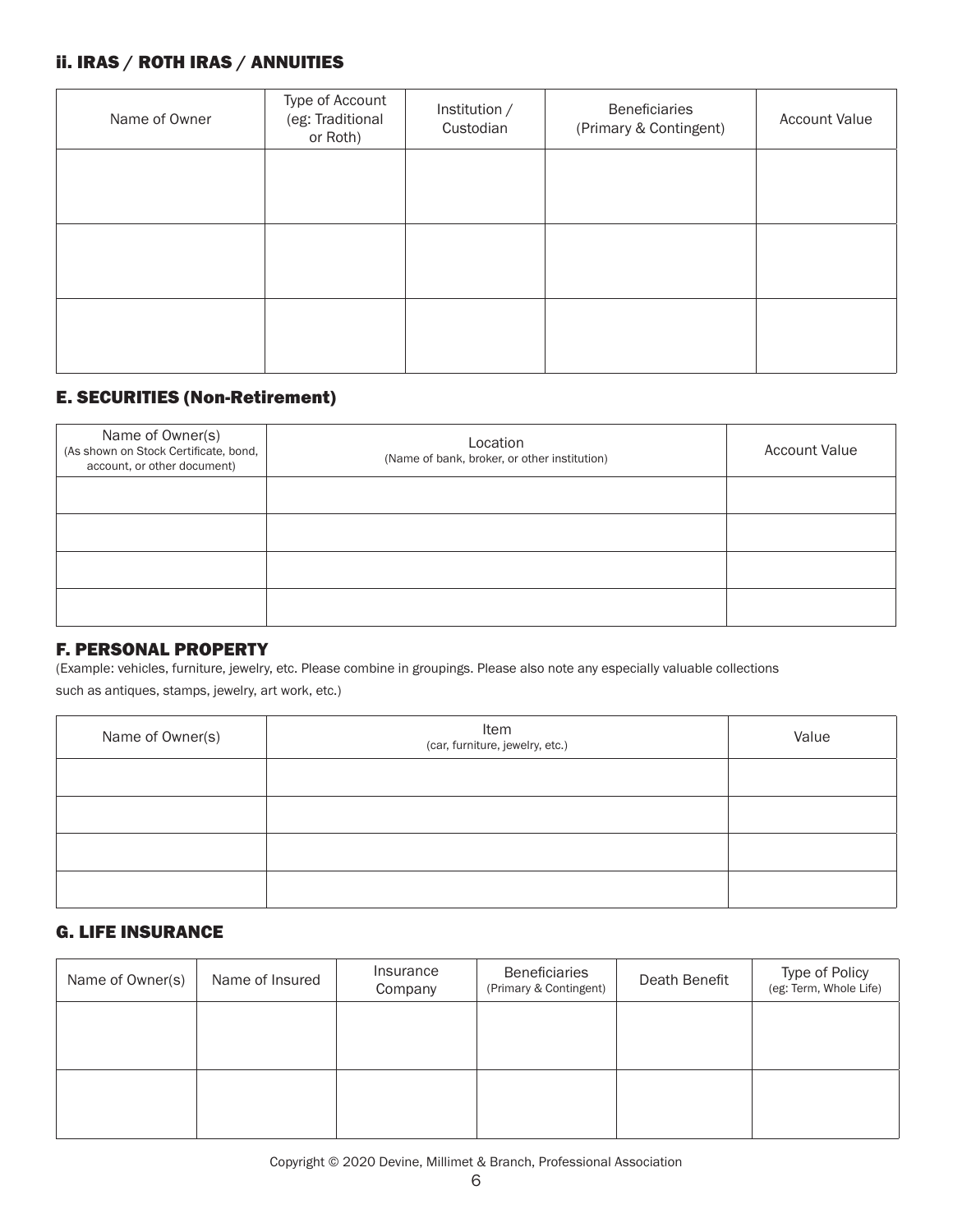## G. LIFE INSURANCE (CONTINUED)

| Name of Owner(s) | Name of Insured | Insurance<br>Company | <b>Beneficiaries</b><br>(Primary & Contingent) | Death Benefit | Type<br>(eg: Term, Whole Life) |
|------------------|-----------------|----------------------|------------------------------------------------|---------------|--------------------------------|
|                  |                 |                      |                                                |               |                                |
|                  |                 |                      |                                                |               |                                |
|                  |                 |                      |                                                |               |                                |
|                  |                 |                      |                                                |               |                                |

## H. BUSINESS INTERESTS

## i. Ownership Interests

Do you have any ownership interest in any closely held business?  $□$  YES  $□$  NO (corporation, partnership, limited liability company, sole proprietorship)

| Legal Name of Entity | Name of Owner(s) | Type of Entity<br>(LLC, S Corp, C Corp, etc.) | Percentage(s)<br>Owned | Value |
|----------------------|------------------|-----------------------------------------------|------------------------|-------|
|                      |                  |                                               |                        |       |
|                      |                  |                                               |                        |       |

#### Corporate Counsel: \_\_\_\_\_\_\_\_\_\_\_\_\_\_\_\_\_\_\_\_\_\_\_\_\_\_\_\_\_\_\_\_\_\_\_\_\_\_\_\_\_\_\_\_\_\_\_\_\_\_\_\_\_\_\_\_\_\_\_\_\_\_\_\_\_\_\_\_\_\_\_\_\_\_\_\_\_

Business Accountant: \_\_\_\_\_\_\_\_\_\_\_\_\_\_\_\_\_\_\_\_\_\_\_\_\_\_\_\_\_\_\_\_\_\_\_\_\_\_\_\_\_\_\_\_\_\_\_\_\_\_\_\_\_\_\_\_\_\_\_\_\_\_\_\_\_\_\_\_\_\_\_\_\_\_\_

Are there any stockholder, partnership, operating, buy-sell, or other types of agreements which affect your rights in the business or your power to dispose of your business interests? ☐ YES ☐NO (If yes, please provide copies of relevant documents)

## ii. Stock Options & Deferred Compensation

Do you own any stock options, warrants, phantom stock, stock appreciation rights, or similar rights? □ YES □NO (If yes, please provide copies)

Are you a party to any deferred compensation arrangements?  $□$  YES  $□$ NO (If yes, please provide copies)

# I. FUTURE INHERITANCES

i. Are you aware that you will be receiving any inheritances? For example, are you the beneficiary of any trust; or do you expect to inherit from someone else? □ YES □NO

Source of Inheritance:\_\_\_\_\_\_\_\_\_\_\_\_\_\_\_\_\_\_\_\_\_\_\_\_\_\_\_\_\_\_\_\_\_\_\_\_\_\_ Projected Amount \$\_\_\_\_\_\_\_\_\_\_\_\_\_\_\_\_\_\_

If you are the beneficiary of a trust created by someone else, please provide a copy, if available.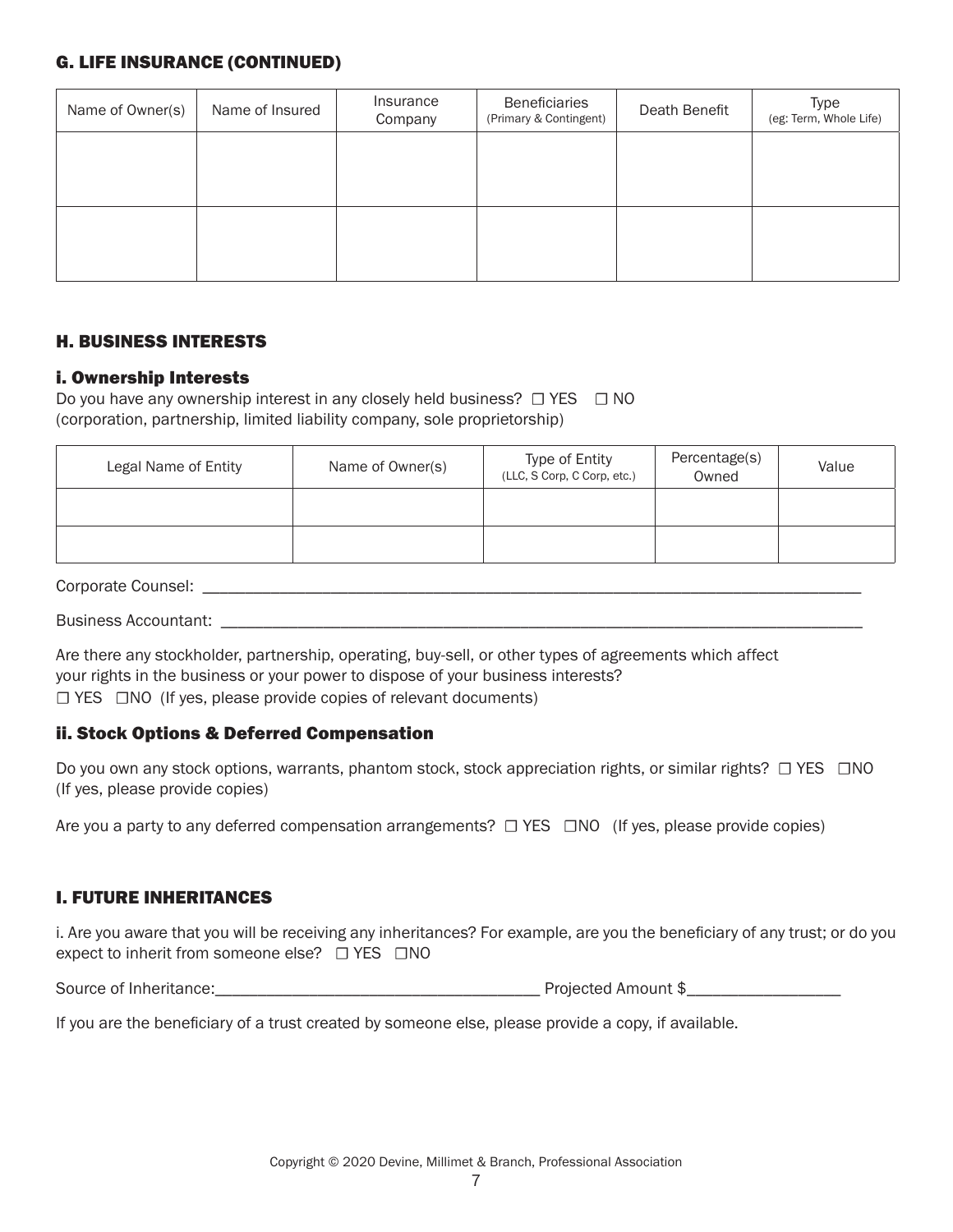## J. MONEY OWED TO YOU

i. Does any person or entity owe you money? □ YES □ NO

Person/Entity \_\_\_\_\_\_\_\_\_\_\_\_\_\_\_\_\_\_\_\_\_\_\_\_\_\_\_\_\_\_\_\_\_\_\_\_\_\_\_\_\_\_\_\_\_\_\_\_\_\_\_\_\_\_\_\_\_\_\_\_\_\_\_\_\_\_\_\_\_\_\_\_\_\_\_\_\_\_\_\_\_\_\_

Amount Due \$\_\_\_\_\_\_\_\_\_\_\_\_\_\_\_\_\_\_\_\_\_\_\_\_\_\_\_\_\_\_\_\_\_\_\_\_\_\_\_ Date Obligation Arose \_\_\_\_\_\_\_\_\_\_\_\_\_\_\_\_\_\_\_\_\_\_\_\_\_

*Please provide a copy of any promissory note or other writing evidencing the obligation if one exists.*

#### K. MISCELLANEOUS ASSETS: Any assets not covered by the above.

| Name of Owner | Asset | Value |
|---------------|-------|-------|
|               |       |       |
|               |       |       |
|               |       |       |
|               |       |       |

| <b>L. LIABILITIES</b>       | SPOUSE / PARTNER 1<br><b>Individual Debt</b> | SPOUSE / PARTNER 2<br><b>Individual Debt</b> | <b>JOINT DEBT</b> |
|-----------------------------|----------------------------------------------|----------------------------------------------|-------------------|
| Personal Residence Mortgage |                                              |                                              |                   |
| Equity Line of Credit       |                                              |                                              |                   |
| <b>Other Mortgages</b>      |                                              |                                              |                   |
| Personal Loans              |                                              |                                              |                   |
| <b>Credit Card Debt</b>     |                                              |                                              |                   |
| Other                       |                                              |                                              |                   |

## M. FOREIGN ASSETS

i. Do you have any assets located outside the United States? □ YES □ NO

| If yes, please explain (Where? What type of asset?) |  |
|-----------------------------------------------------|--|
|-----------------------------------------------------|--|

## N. COMMUNITY PROPERTY

i. Did you live in a community property state at any time during your marriage?  $\Box$  YES  $\Box$ NO (AZ, CA, ID, LA, NV, NM, TX, WA, and WI)

If yes, please explain (Where? When?) \_\_\_\_\_\_\_\_\_\_\_\_\_\_\_\_\_\_\_\_\_\_\_\_\_\_\_\_\_\_\_\_\_\_\_\_\_\_\_\_\_\_\_\_\_\_\_\_\_\_\_\_\_\_\_\_\_\_\_\_\_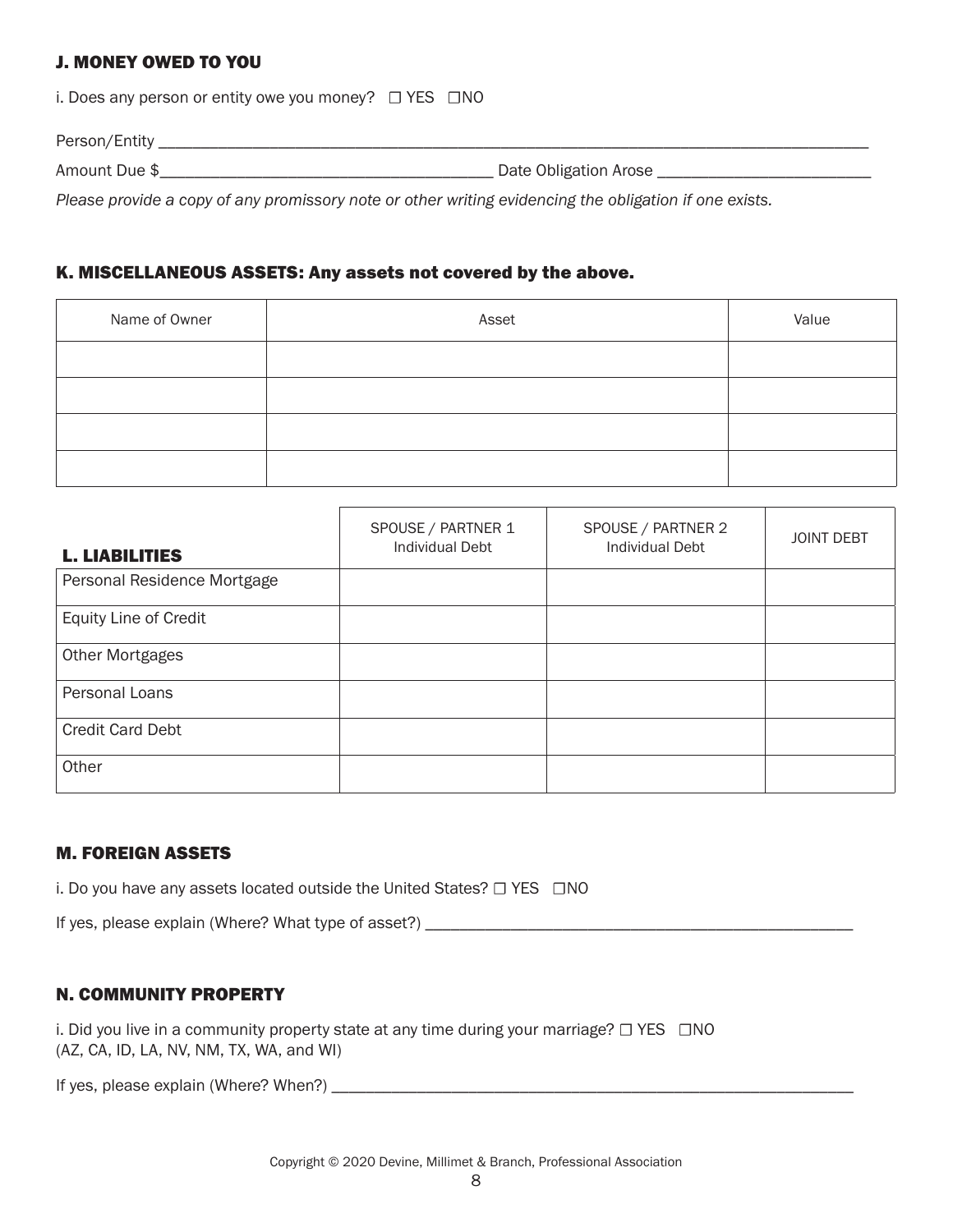# **O. ADVISORS**

| <b>Life Insurance Agent</b>                                 |  |
|-------------------------------------------------------------|--|
|                                                             |  |
|                                                             |  |
|                                                             |  |
| <b>Property &amp; Casualty (Homeowners) Insurance Agent</b> |  |
|                                                             |  |
|                                                             |  |
|                                                             |  |
| <b>Accountant / Tax Preparer</b>                            |  |
|                                                             |  |
|                                                             |  |
|                                                             |  |
| <b>Financial / Investment Advisor</b>                       |  |
|                                                             |  |
|                                                             |  |
|                                                             |  |
| <b>Other Advisors</b>                                       |  |
|                                                             |  |
|                                                             |  |
|                                                             |  |
|                                                             |  |
|                                                             |  |
|                                                             |  |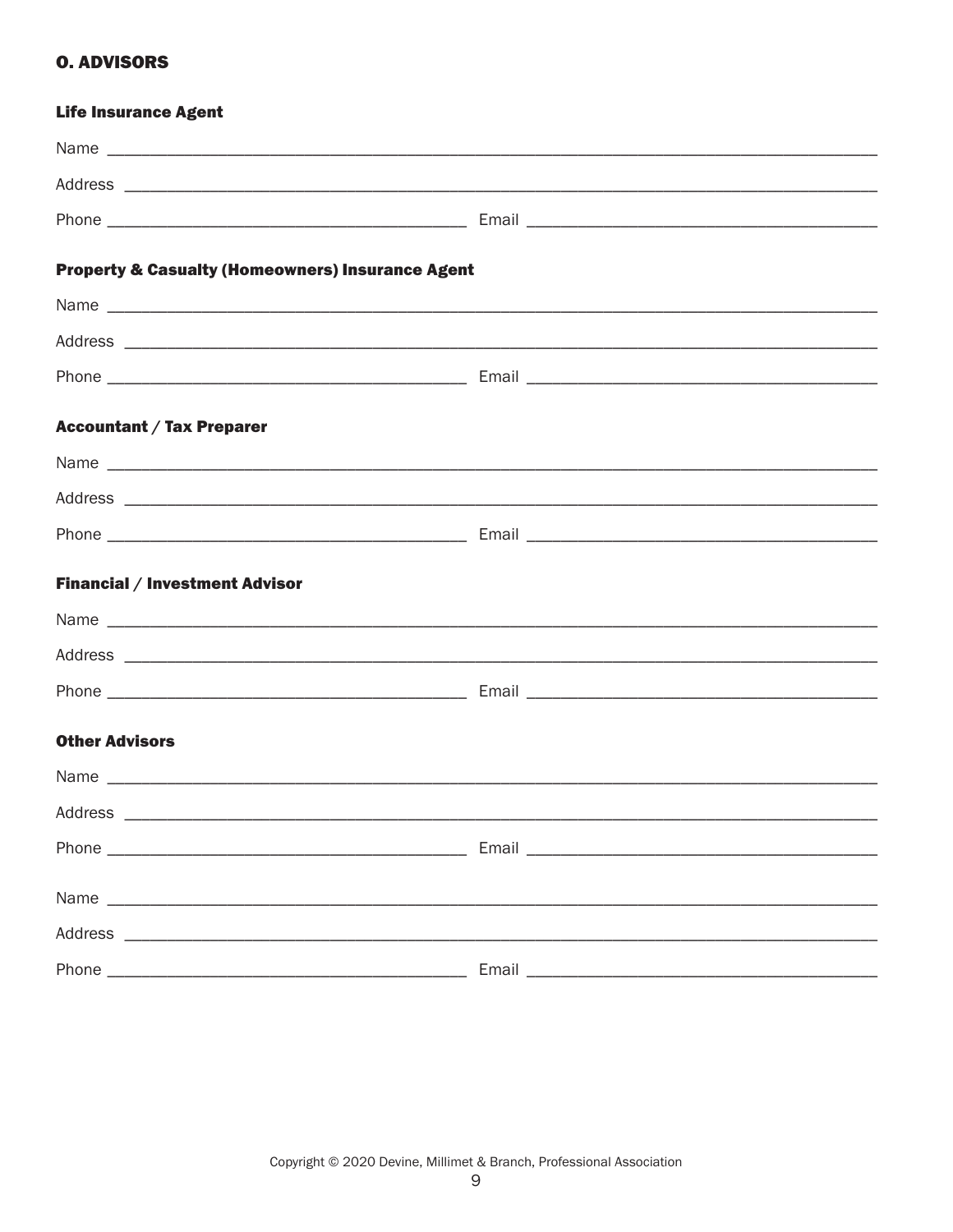#### V. DECISIONS TO MAKE

#### A. FIDUCIARIES

In preparation for our meeting, please think about who you might want to fill the following roles (include full names and addresses):

#### i. EXECUTOR / PERSONAL REPRESENTATIVE

This person will settle your estate (for example: collect assets, pay debts and taxes, and distribute property under the terms of your Will).

| Executor           |                                                                                                                                                                                                                               |                                                                                                                                                                                                                               |  |
|--------------------|-------------------------------------------------------------------------------------------------------------------------------------------------------------------------------------------------------------------------------|-------------------------------------------------------------------------------------------------------------------------------------------------------------------------------------------------------------------------------|--|
| Address            | the control of the control of the control of the control of the control of the control of the control of the control of the control of the control of the control of the control of the control of the control of the control |                                                                                                                                                                                                                               |  |
| Alternate Executor |                                                                                                                                                                                                                               | the control of the control of the control of the control of the control of the control of the control of the control of the control of the control of the control of the control of the control of the control of the control |  |
| Address            |                                                                                                                                                                                                                               |                                                                                                                                                                                                                               |  |

#### ii. TRUSTEE

This person will administer your trust when you are not able (for example: manage trust assets for your benefit or the benefit of others, make distributions under the terms of the trust).

| <b>Trustee</b>                                                       |  |
|----------------------------------------------------------------------|--|
| Address                                                              |  |
|                                                                      |  |
| Address<br><u> 1980 - John Stein, Amerikaansk politiker (* 1918)</u> |  |

#### iii. GUARDIAN OF MINOR CHILDREN

This person will care for your minor children if something should happen to you while they are still young.

| Guardian                                                                                                                         |  |
|----------------------------------------------------------------------------------------------------------------------------------|--|
| Address<br><u> 1989 - Andrea Santa Alemania, amerikana amerikana amerikana amerikana amerikana amerikana amerikana amerikana</u> |  |
| Alternate Guardian                                                                                                               |  |
| Address                                                                                                                          |  |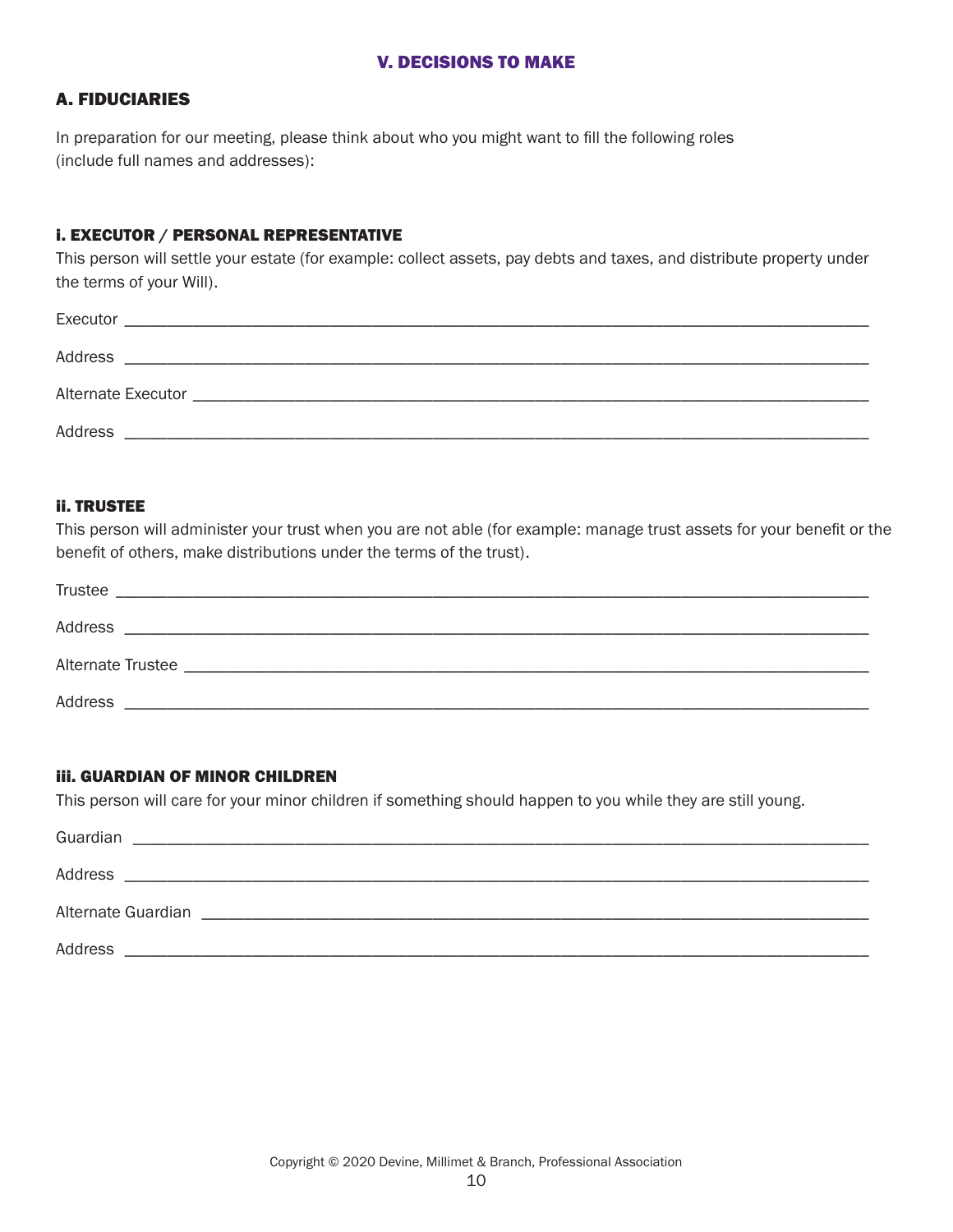#### iv. AGENT UNDER DURABLE GENERAL POWER OF ATTORNEY

This person will manage your non-trust assets when you are unable to do so (for example: sign your tax returns, open or close bank accounts, cancel credit cards, and pay bills).

| Address |
|---------|

#### v. AGENT UNDER DURABLE POWER OF ATTORNEY FOR HEALTH CARE

This person will make medical decisions for you when you are temporarily or permanently unable to do so.

| Address |  |  |
|---------|--|--|

## B. DISTRIBUTION OF ASSETS AT DEATH (*to add more information, please use page 14*)

In preparation for our meeting, please explain in your own words how you would like your property distributed on your death and/or the death of your spouse/partner:

C. FUNERAL AND BURIAL ARRANGEMENTS (*to add more information, please use page 14*)

Have you thought about or formalized any funeral arrangements?  $□$  YES  $□$  NO

If yes, please explain: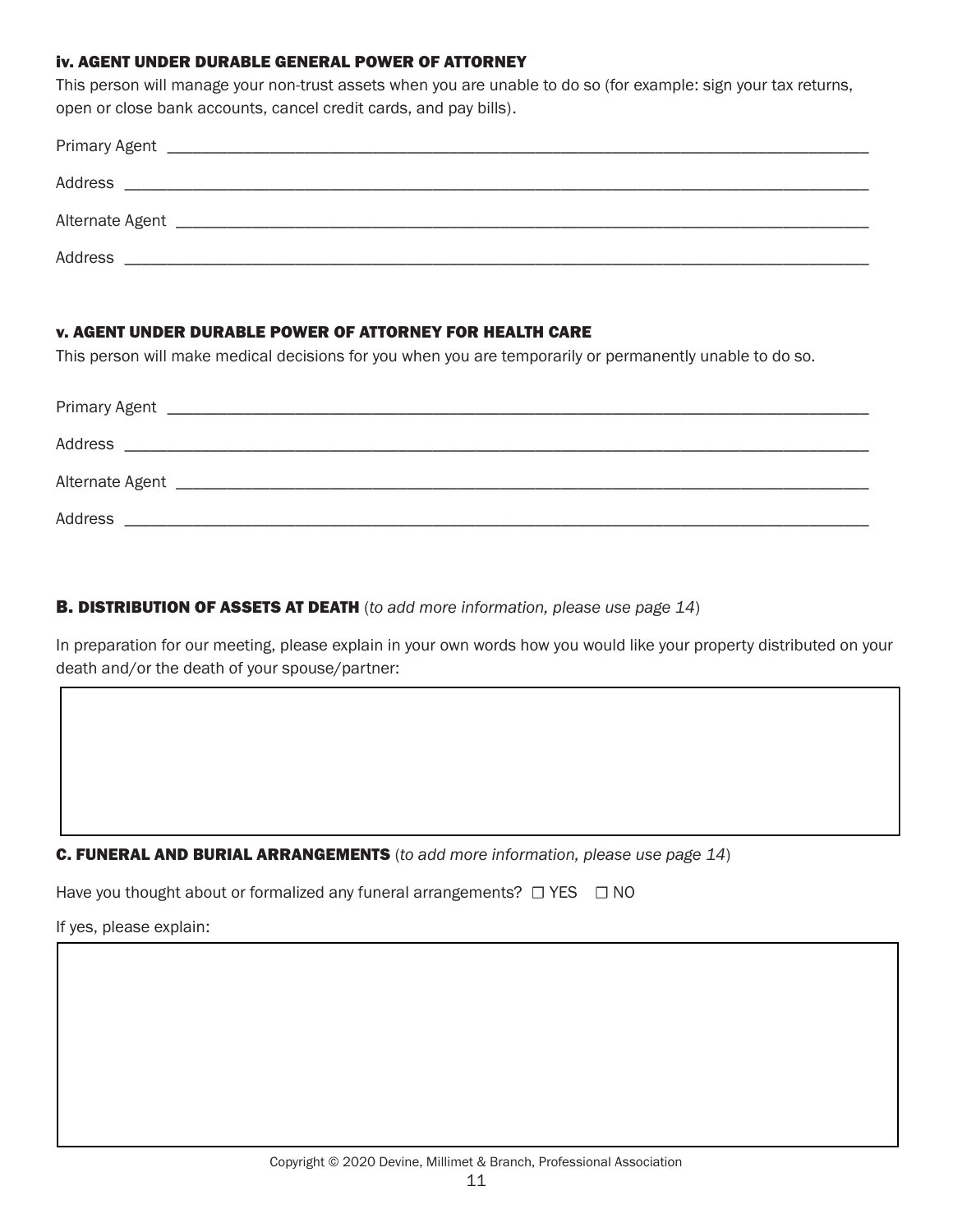#### VI. MISCELLANEOUS

## A. GIFT TAXES

Have you ever filed a gift tax return (IRS Form 709)?

SPOUSE/PARTNER 1 <del>□</del> YES □ NO SPOUSE/PARTNER 2 □ YES □ NO

If yes, please bring copies to your initial meeting.

## B. INHERITANCE RECEIVED

Have you received any assets through an inheritance where an IRS Form 8971 (Information Regarding Beneficiaries Acquiring Property from a Decedent) was provided to you?  $\Box$  YES  $\Box$  NO

If so, please provide copies of all Forms 8971 that you received.

## C. PREDECEASED SPOUSE

If you were predeceased by a spouse, did the executor of your spouse's estate file a federal estate tax return (IRS Form 706)? □ YES □ NO

Please provide a copy of your spouse's federal and state estate tax returns, if any.

## D. SAFE DEPOSIT BOXES

| Bank | Location | Who Has Access? | Contents |
|------|----------|-----------------|----------|
|      |          |                 |          |
|      |          |                 |          |

Is this where your valuable papers and records are kept?  $\Box$  YES  $\Box$  NO

If not, where?

## E. QUESTIONS

Please list any specific questions on page 14 of this questionnaire.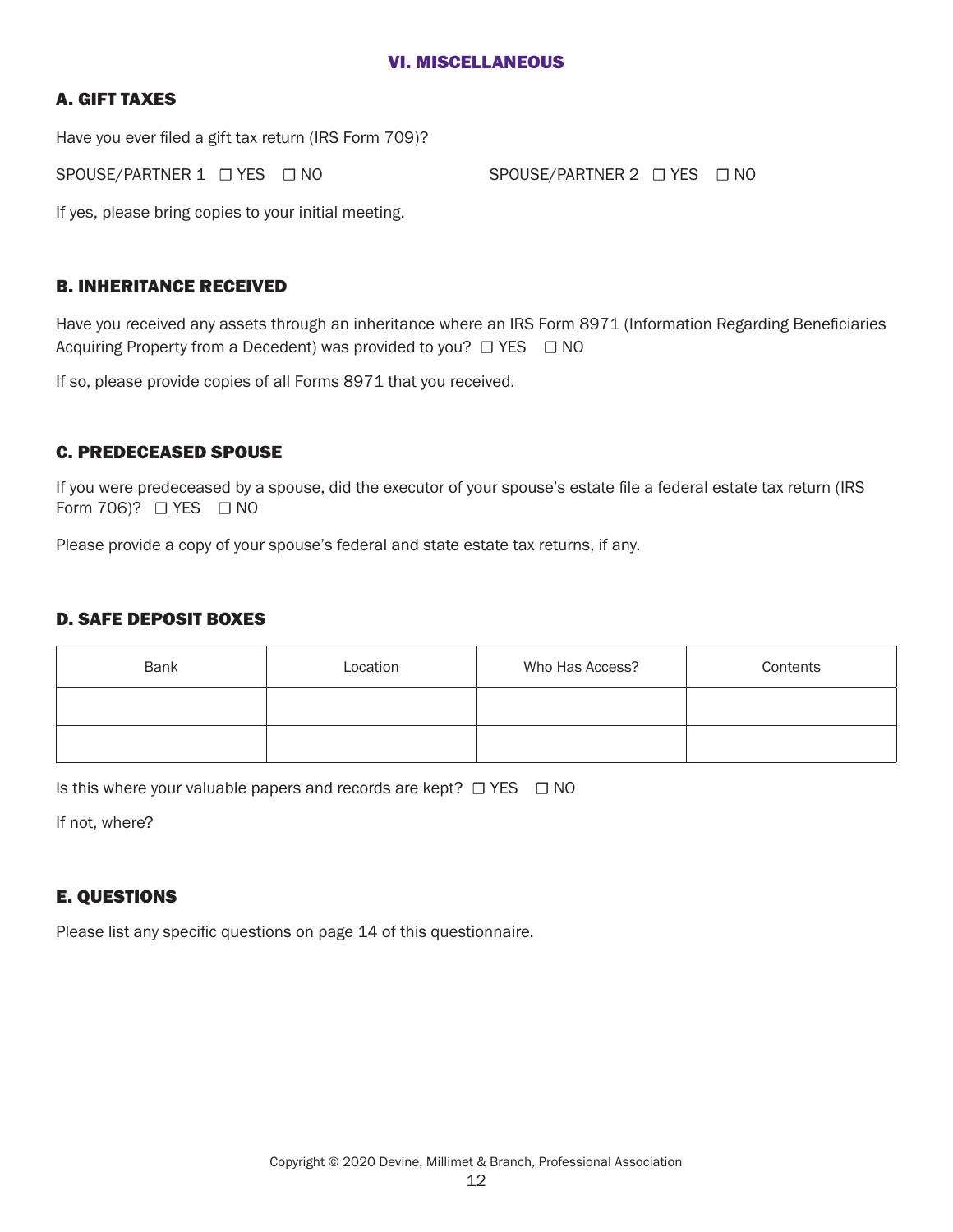

**ATTORNEYS AT LAW** 

# Estate Planning Checklist

#### Please bring copies of the following to your initial meeting:

- $\Box$  DEED to each piece of real property that you own or in which you hold an interest (example: residence, rental properties, undeveloped land, or timeshares)
- ARTICLES and BYLAWS, OPERATING AGREEMENT, SHAREHOLDER AGREEMENT, and/or PARTNERSHIP AGREEMENT (for closely held business)
- WILLS
- TRUST INSTRUMENTS created by you or created by someone else, under which you are a beneficiary, contingent beneficiary, or have any power of appointment
- □ PROMISSORY NOTES evidencing money owed to you
- **D** PRE or POST MARITAL AGREEMENT
- **D** PREPAID FUNERAL CONTRACT
- **LONG TERM CARE INSURANCE POLICY**